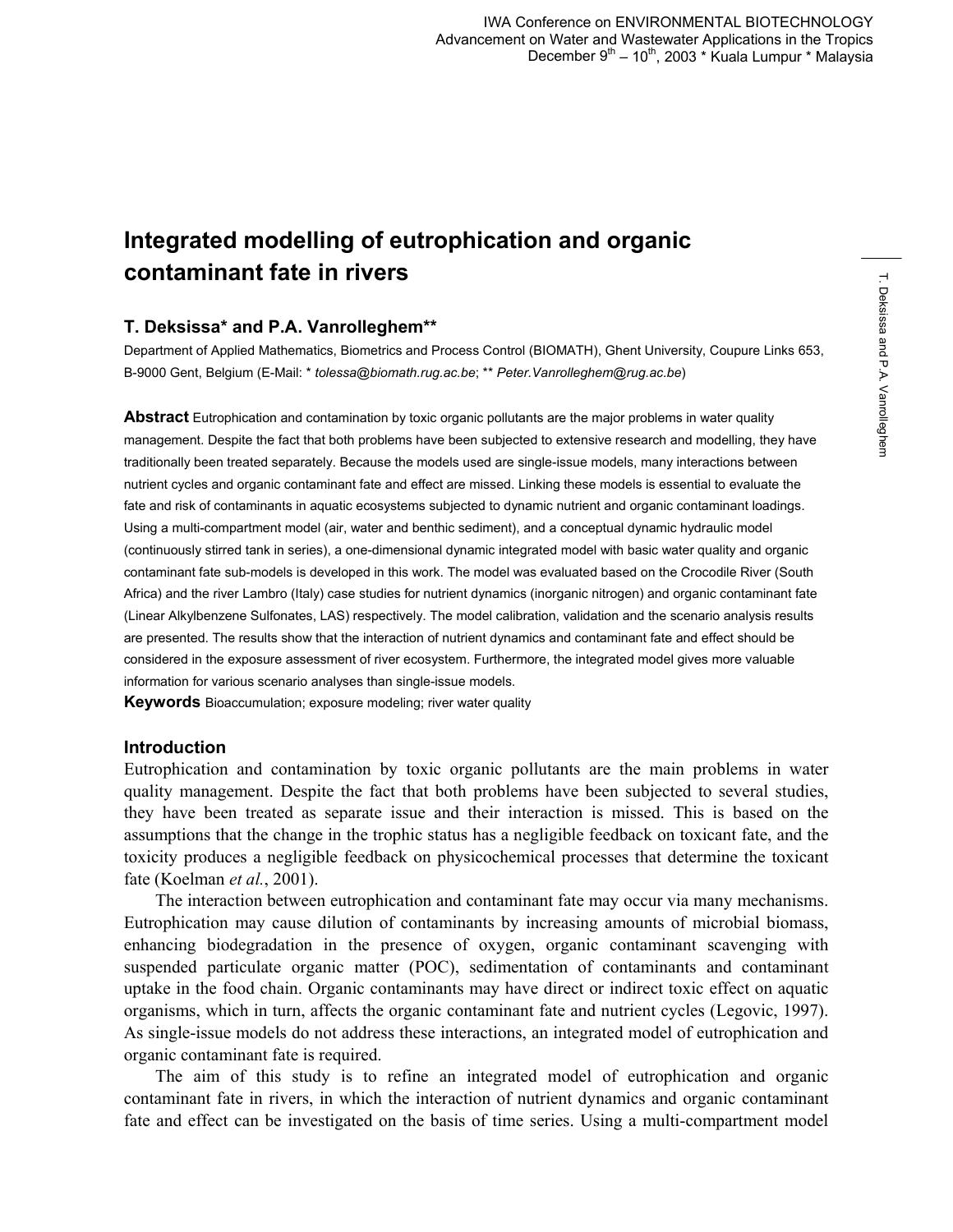(air, water and benthic sediment), and a conceptual dynamic hydraulic model (continuously stirred tank in series model, Beck and Reda, 1994), a one-dimensional dynamic integrated model with a basic water quality submodel (on the basis of the IWA River Water Quality Model No.1, RWQM1, Reichert *et al.*, 2001) and an organic contaminant fate model is developed. The application of the model was evaluated based on the Crocodile River (South Africa) and the river Lambro (Italy) case studies for nutrient dynamics and organic contaminant fate (Linear Alkylbenzene Sulfonates, LAS) respectively. The importance of the model is presented based on the field data and some scenario analysis.

# **Model Formulation**

#### **Eutrophication model**

As a single-issue model, the eutrophication model is concerned with the fate of algae (phytoplankton) and green plants and in its implications for the dissolved oxygen concentration and the nutrient cycle. The most widespread eutrophication model in rivers is QUAL2 (Brown and Barnwell, 1986) type model, which however has many limitations as presented in Reichert *et al.* (2001). Thus, the IWA Task group on River Water Quality Modelling proposed River Water Quality Model No.1, RWQM1 (Reichert *et al.*, 2001). This model has an extended eutrophication model that includes nutrient cycle and simplified food chain model, and can be extended towards an integrated eutrophication and organic contaminant fate and effect model because of some of its advantages: Both mass and elemental balances are included; though the current version of the model describes a simple food chain in which only one group of algae (as producer) and one group of primary consumers (as herbivores) are considered, it can be extended to a more complex food chain model by describing the main subgroups of producers and consumers. Once an appropriate food chain model is formulated, bioaccumulation in the food chain model and toxicity can also be integrated. In this study, the interaction of nutrient dynamics and the simple food chain up to primary consumers are taken into account in order to demonstrate the usefulness of this approach rather than pursuing completeness of the model.

As the RWQM1 model is a relatively complex eutrophication model, and requires large input data sets, a simplification of some process description and an appropriate submodel selection is undertaken. The procedure for sub-model selection has been presented elsewhere (Vanrolleghem *et al.*, 2001). Nitrification was modeled as a single step process; pH was assumed not to change significantly during the process; stoichiometric coefficients were determined using a simple standard mass composition for organic substances considering the elements C, H, O, N and P; and the conversion rates for the bulk water compartment were formulated with Monod-type limitation factors (Reichert *et al.*, 2001). Benthic sediment is also considered as state variable, and its behavior is described by a single biofilm model. In the biofilm model, two kinetic relations are used: Half order kinetics with multi-substrate limitation (Rauch *et al.*, 1999) for the dissolved oxygen, and first order kinetics with mono-substrate limitation model (Melcer *et al.*, 1995) for the other substrates. The choice was made based on the simplicity of the model implementation in an integrated model and the possibility to compute without much numerical problems. The interaction of the two compartments, the bulk water and the benthic sediment, is described by the governing process equations: Diffusion, sedimentation, and resuspension. These processes are also considered in the contaminant fate submodel (see Figure 1).

#### **Organic contaminant fate model**

As a single-issue model, organic contaminant fate models describe the fate and distribution of contaminants in the aquatic system. *EXAMS* (Burns and Cline, 1985) is a well known example of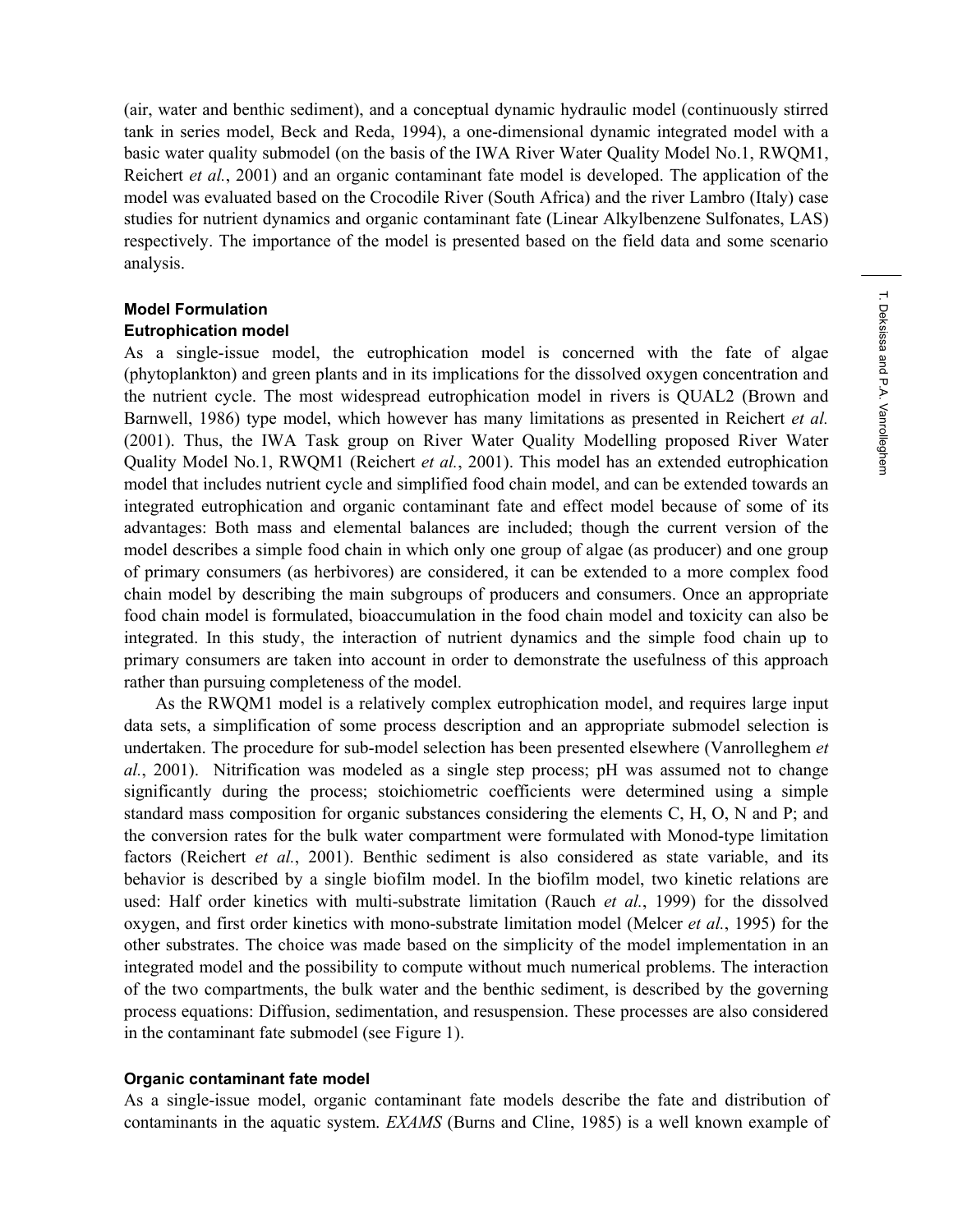such type of model. A distinction should be made between steady state and dynamic exposure or organic contaminant fate models. The dynamic exposure model takes temporal variations of the toxicant's fate into account, whereas the steady state model assumes no temporal variation and can only be applicable during dry weather flow when the temporal variability of river flow is negligible. As toxicity depends on the duration and frequency of exposure (Reinert *et al.*, 2002), it is only by a dynamic exposure model that the violation of the duration and frequency of exposure in the receiving water can be described. Subsequently, the proposed dynamic organic contaminant fate model was formulated on the basis of a simple dynamic mass balance approach. In this model, the "three phases partitioning" is incorporated in both bulk water and benthic sediment compartments i.e. the partitioning of the contaminant between Particulate Organic Carbon (POC), Dissolved Organic Carbon (DOC) and Truly Dissolved (TD). The model assumes local sorption equilibrium within the compartments, and no equilibrium between the compartments (water, sediment, air, and biota). Other dominant processes included in the model are volatilization, biodegradation (both in bulk water and in benthic sediment), sedimentation, resuspension and diffusion. As some organic contaminants like LAS can degrade by heterotrophic biomass only when there is dissolved oxygen in the system, oxygen limitation is considered in the biodegradation submodel. The effect of toxicity on the abundance of biotic compartments is not considered in the present version of the model. A schematic overview of the model is given in Figure 1. Details of mathematical formulation are presented in Deksissa *et al*. (2003).



**Figure 1** Schematic illustration of contaminant fate and transport model with bioaccumulation submodel in rivers: *h* and *dbed* are the depth of bulk water and active sediment layer (benthic sediment), respectively; *kbulk* and  $k_{film}$  are the pseudo 1<sup>st</sup> order biodegradation coefficient in the bulk water and benthic sediment respectively; the subscripts *w* and *bed* indicate the bulk water and the benthic sediment compartment, respectively;  $k_1$ ,  $k_2$ , and  $k_3$  are the bioaccumulation submodel parameters (see equation 1 and 2)

#### **Bioaccumulation in the food chain**

Bioaccumulation in the food chain is a governing process in toxic effects where the concentration of the contaminant in a river is very low. In that case, including a bioaccumulation model in the integrated model of eutrophication and contaminant fate is very important. A bioaccumulation model describes the process of contaminant uptake, excretion, and transformation in aquatic organisms and contaminant transfers through aquatic food chains. One of the models that can be applied for non- steady state exposure is a toxicokinetic model, which has been used successfully in pharmacology and allows to predict the toxicant accumulation, distribution, and ultimate effects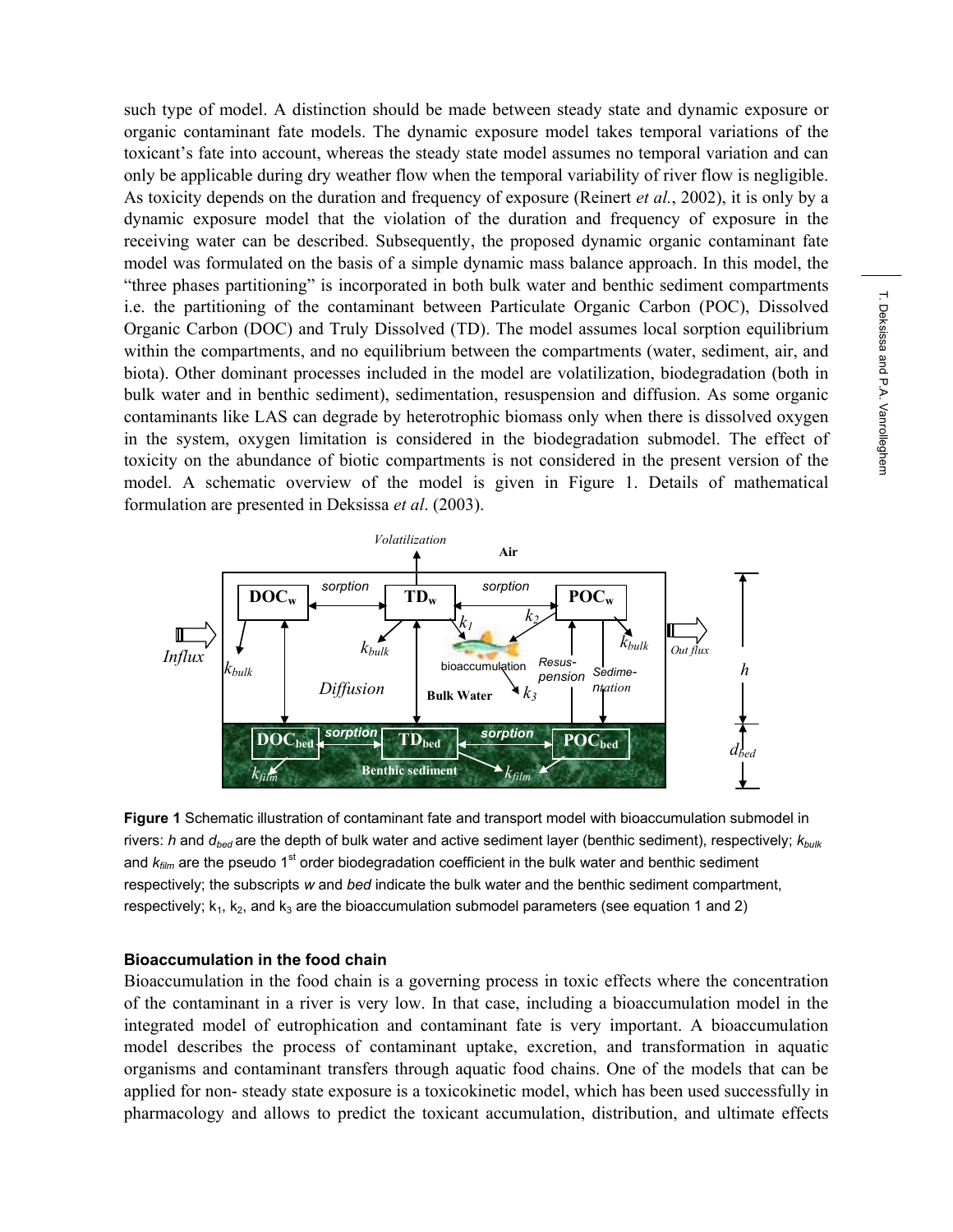(Landrum *et al.*, 1992). A distinction should be made between the simple one compartment model and the multi-compartment models (Mackay *et al.*, 1992; Mancini, 1993). The single compartment model is widely applied because multi-compartment models require many important parameters to be measured or estimated, and for some, this is really difficult. The one compartment model in the bulk water can be expressed as follows:

$$
\frac{dM_b}{dt} = k_1 F_w \rho_b M_w - k_3 M_b \tag{1}
$$

$$
\frac{dM_b}{dt} = \left[k_1 F_w M_w + k_2 F_f C_{pOC}\right] \rho_b - k_3 M_b \tag{2}
$$

where  $M_b$  is the mass of toxicant in the biota (g),  $k_l$  is the contaminant uptake rate from the truly dissolved phase (m<sup>3</sup>/g.d),  $\rho_b$  is the density of biota in water,  $M_w$  the mass of contaminant in water (g),  $C_{POC}$  is the sorbed contaminant concentration in the suspended POC (g/g),  $k_2$  is the ingestion rate of the organism (g POC/(g biota. d)),  $k_3$  is the elimination rate (1/d), and  $F_w$  and  $F_f$  are the water uptake rate efficiency and the contaminant assimilation efficiency. In equation (1), only bioconcentration by respiring water is considered, whereas in equation (2), the accumulation of contaminants not only through respiring water but also feeding on sediments or particulates is considered. The difference between the two equations is that the contaminant exposure through food is not considered in equation (1) even though it can be important (Carbonell *et al.*, 2000). In this study, both equations were applied to simulate the contaminant concentration in the biota (small fishes as a primary consumer).

#### **Integrated modelling**

The integrated model is formulated by combining the three submodels: Eutrophication, contaminant fate and bioaccumulation in the food chain. The submodels are linked with the following processes as indicated by Koelman *et al.* (2001) as well:

- 1. Organic carbon cycle in water column and sediment and the association of contaminants with organic matters POC and DOC.
- 2. Transport and accumulation of toxic substance in the food chain.
- 3. Toxicity of contaminants and impacts upon the structure and functioning of the components in the food chain.
- 4. 'Bottom' up versus
- 5. 'Top down' control of the food chain structure by nutrients levels and fluxes.

With the exception of process number 3, the other interactions can be addressed by combining eutrophication, contaminant fate and bioaccumulation in the food chain submodels. Besides, both POC and DOC are considered as state variables. The contaminant sorption to bacteria is also included in the POC. The model was implemented in the modeling and simulation environment WEST<sup>®</sup> (Vanhooren *et al.*, 2003) and the state variables of all three submodels were calculated simultaneously.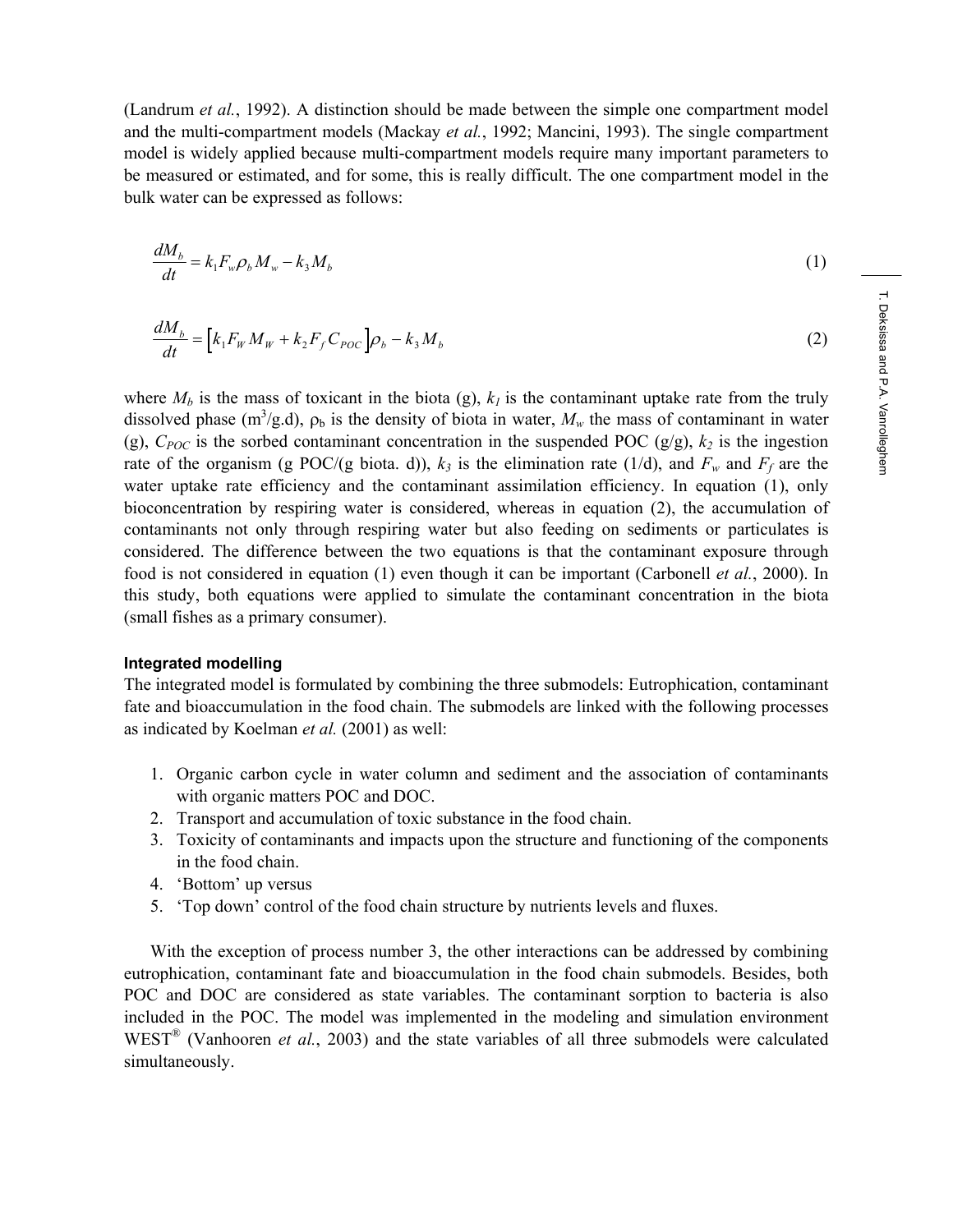## **Study Sites**

The study is based on the Crocodile River (South Africa) and the Lambro River (Italy). The Crocodile River is situated in the Mpumalanga Province in the north east of the Republic of South Africa (see Figure 2, left). It is a relatively large river basin with a total main-stem river length of approximately 320 km draining a catchment area of about  $10,450 \text{ km}^2$  (DWAF, 1995). In this study, consideration was focused on the 153 km long central section of the river, between Montrose weir (upper point) and Krugerwildtuin (lower point), as this is the section that is under greatest water quality problems (Deksissa *et al.*, 2003). In the Lambro River, the study section is between Mulino de Baggero (as upstream point), and Biassono (as downstream point) with a total length of about 26 km (Figure 2, right). The most relevant pollutant discharge is from the wastewater treatment plant (WWTP) effluent in Merone, and the combined sewer overflows (CSOs) with a pollution equivalent of 118,200 inhabitants.



**Figure 2** Crocodile River basin (left) and the Lambro River basin (right)



**Figure 3** Model calibration (a) and model validation (b) for nutrient dynamics: ammonia (NH) and nitrate plus nitrite (NO) at 153 km (lower end)

# **Results and discussion**

# **Model calibration and validation**

As it is very difficult to get reliable and complete monitoring data for all submodels, the eutrophication and organic contaminant fate submodel were evaluated on different river systems. The eutrophication model was evaluated on the basis of four years monitoring data (1987-1991) of the Crocodile River (South Africa) case study. The model was calibrated for the first two years and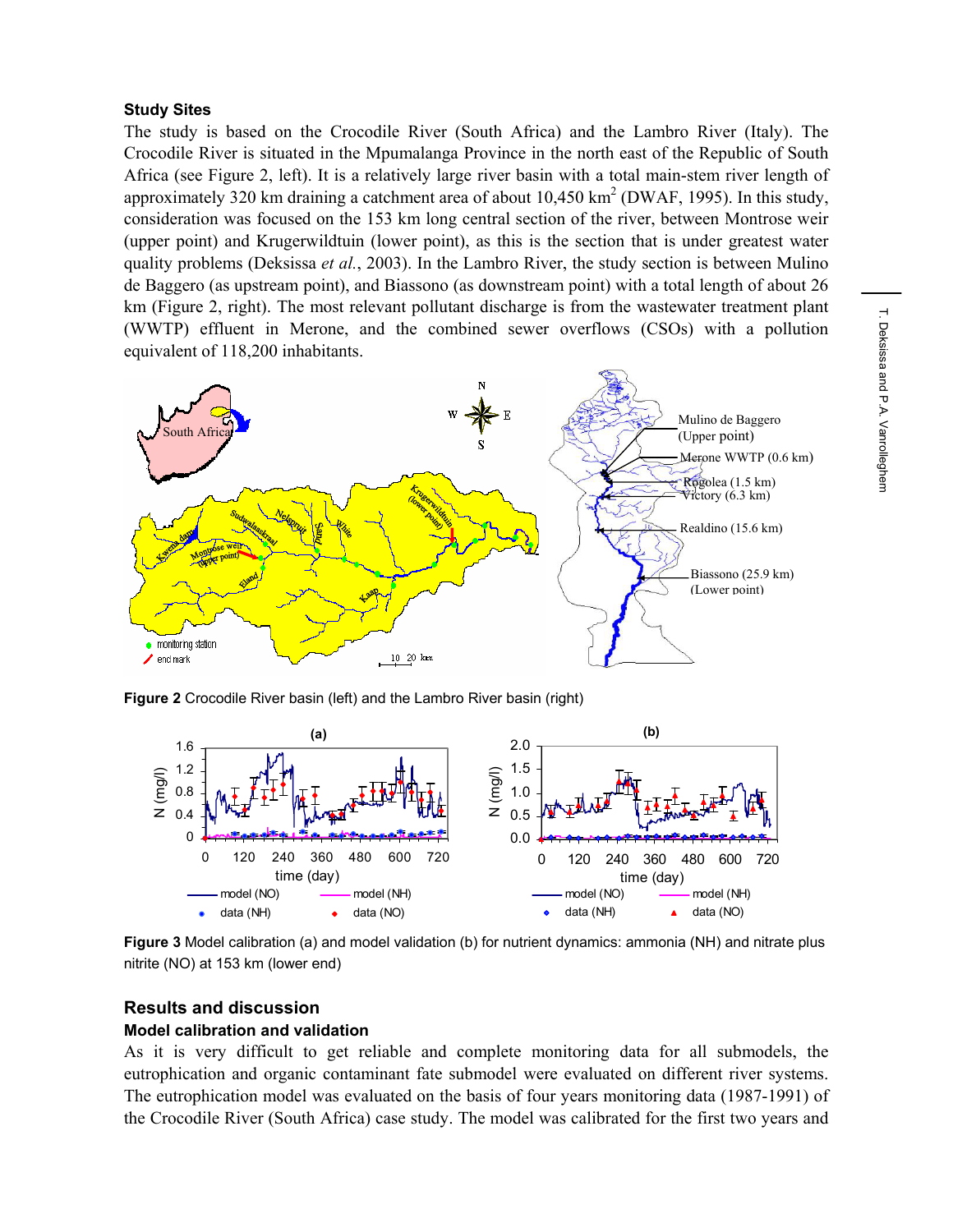validated with the next two years data (Deksissa *et al*., 2003). The result shows that the simulated data set agree well with the measured data set despite the limited set of monitoring data (see Figure 3).

In the Crocodile River, the concentration of ammonia nitrogen is very low throughout the studied years. Nitrate nitrogen concentration shows seasonal dynamics, high during dry seasons and low during wet seasons. This is due to the diluting effect of the river flow during the wet season. The high fresh water withdrawal during critical low flow conditions in the upstream river section, especially in the arid and semiarid regions, is very important for the water quality management (Deksissa *et al.*, 2003).

The organic contaminant fate model was calibrated and validated (Deksissa *et al*., 2003) on the basis of monitoring data collected in the Lmbro river in view of the GREAT-ER project in February and May 1998 respectively (Whelan *et al.*, 1999). The result shows that the simulated data set agrees well with the measured data set (see Figure 4).

## **Scenario analysis**

The interaction of nutrient dynamics and contaminant fate can be further illustrated with scenario analyses. Four different scenarios are considered. Using equations (1) and (2) and kinetic parameters given in Tolls *et al*. (2000), and *Giri et al.* (2000), the tissue concentration of LAS is used to evaluate the importance of the interactions between nutrient and organic contaminants in the river Lambro. The first scenario concerns the effect of limiting nutrients (e.g. ammonia nitrogen) on the bioaccumulation of LAS in a primary consumer (small fish). The results show that the increase of ammonia nitrogen concentration in an oligotrophic river system (0.057 –5 mg/l NH-N) decreases the LAS tissue concentration (see Figure 5, left). This is due to the fact that increasing the limiting nutrient level enhances microbial growth (algal bloom and bacterial growth) and thus increases the POC concentration. Biodegradation and sorption to POC decreases the contaminant concentration in the water, and consequently decreases the bioavailable contaminant concentration.



**Figure 4** Model calibration (cal) and validation (val) for total LAS concentration in the bulk water at the monitoring stations of Rogolea (1.5 km) and Bissono (26 km)



**Figure 5** The effect of ammonia nitrogen (NH\_N) and total suspended solid (TSS) dynamics on the tissue concentration of LAS in the river Lambro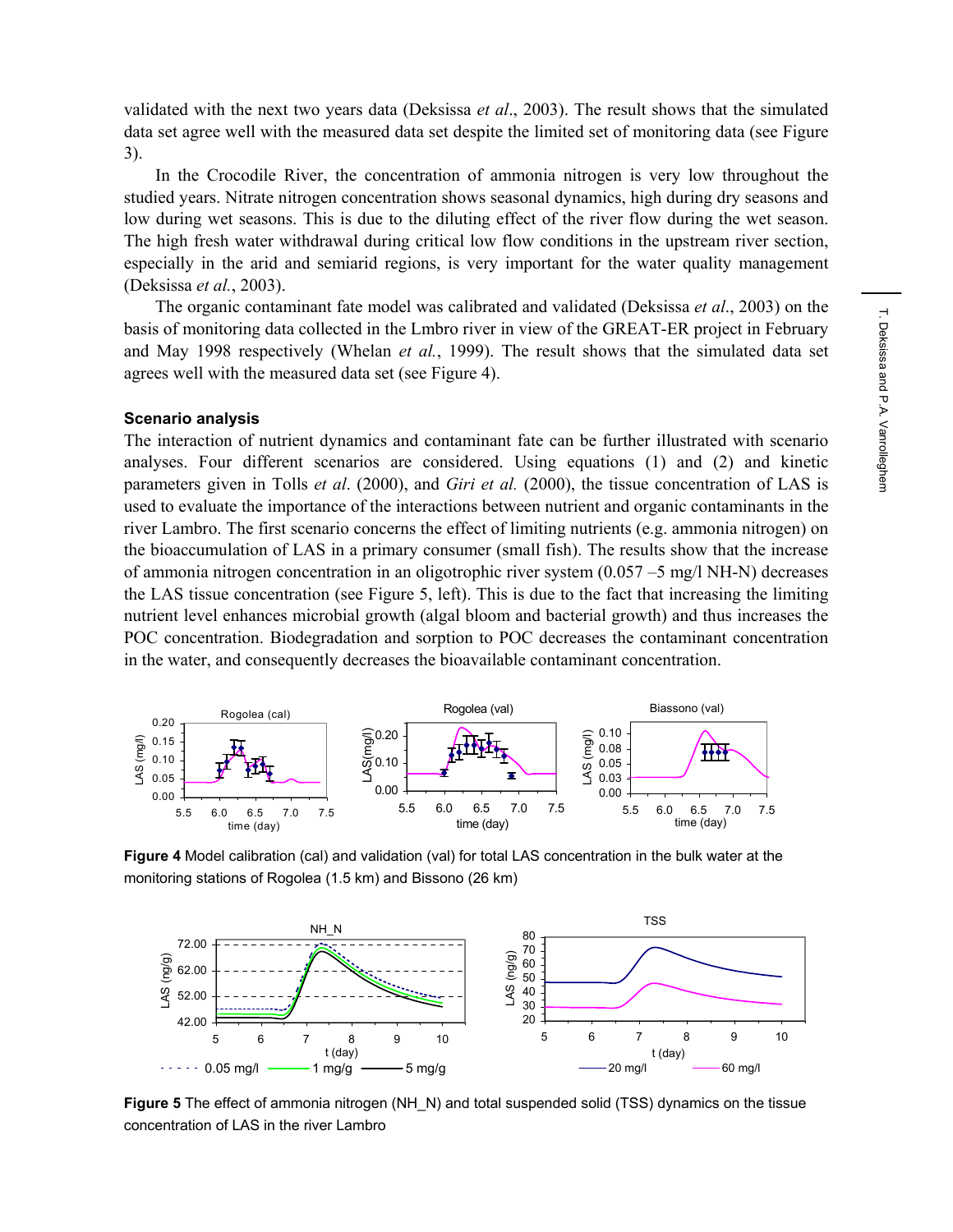In the second scenario, a high nutrient load and an increased total suspended solid concentration were considered. The results show that the increase of TSS increases the scavenging of LAS by sorption to POC, and then enhances the removal of LAS by sedimentation (see Figure 5, right). Increasing of TSS from 20 to 60 mg/l results in a significant difference in the tissue concentration.

In the third scenario, the effect of physicochemical characteristics of the contaminant *Kp*, i.e. the organic carbon -water partition coefficient was investigated. The *Kp* values of LAS homologues vary from 220 to 9000 l/kg and this range is used for this scenario analysis. The results show that there is no difference in the tissue concentration for *Kp* values of 220 –1000 l/kg (see Figure 6, left). However, the *Kp* value of 9000 l/kg can decrease the LAS concentration in tissue. This indicates that a higher *Kp* means that a higher contaminant mass is sorbed to POC and less contaminant is available for bioconcentration. Note that the organism can also get the sorbed contaminant via feeding on POC but then the assimilation efficiency governs the rate of bioaccumulation. The assimilation efficiency for toxic contaminants is generally very low (Mackay, 2000).

The fourth scenario is related to the frequency of higher contaminant load, which often associated with a combined sewer overflow (CSO). As the LAS concentration in the treated wastewater treatment plant effluent is very low, the main cause for a high contaminant concentration is usually due to combined sewer overflows (CSO). In many high rainfall regions, the contamination events due to CSO are frequent. Dia-Fierros *et al.* (2002) presented even daily CSO contamination in Spain. Subsequently, the pulse frequency of two and four day's interval of CSO contamination was investigated. Considering the same amount of mass loaded in every pulse (knowing that the total mass loaded within the given time is higher in the higher frequency than the lower frequency), the results show that the higher frequency of CSO contamination results in a higher, progressive increase of the tissue concentration (see Figure 6, right). This is due to the fact that there is less recovery time for the organism to reduce the tissue concentration by excretion or biotransformation.



**Figure 6** The effect of the partition coecfficient Kp and the frequency of CSO contamination on the tissue concentration of LAS in the river Lambro

## **Conclusions**

An integrated model that includes an eutrophication submodel (RWQM1) and an organic contaminant fate and transport submodel in rivers is formulated on the basis of simple dynamic mass balance approach. The model assumes completely mixed tank in series and local sorption equilibrium within the compartments. However, it assumes no equilibrium between the compartments (water, sediment, air, and biota). Besides, the model takes both special and temporal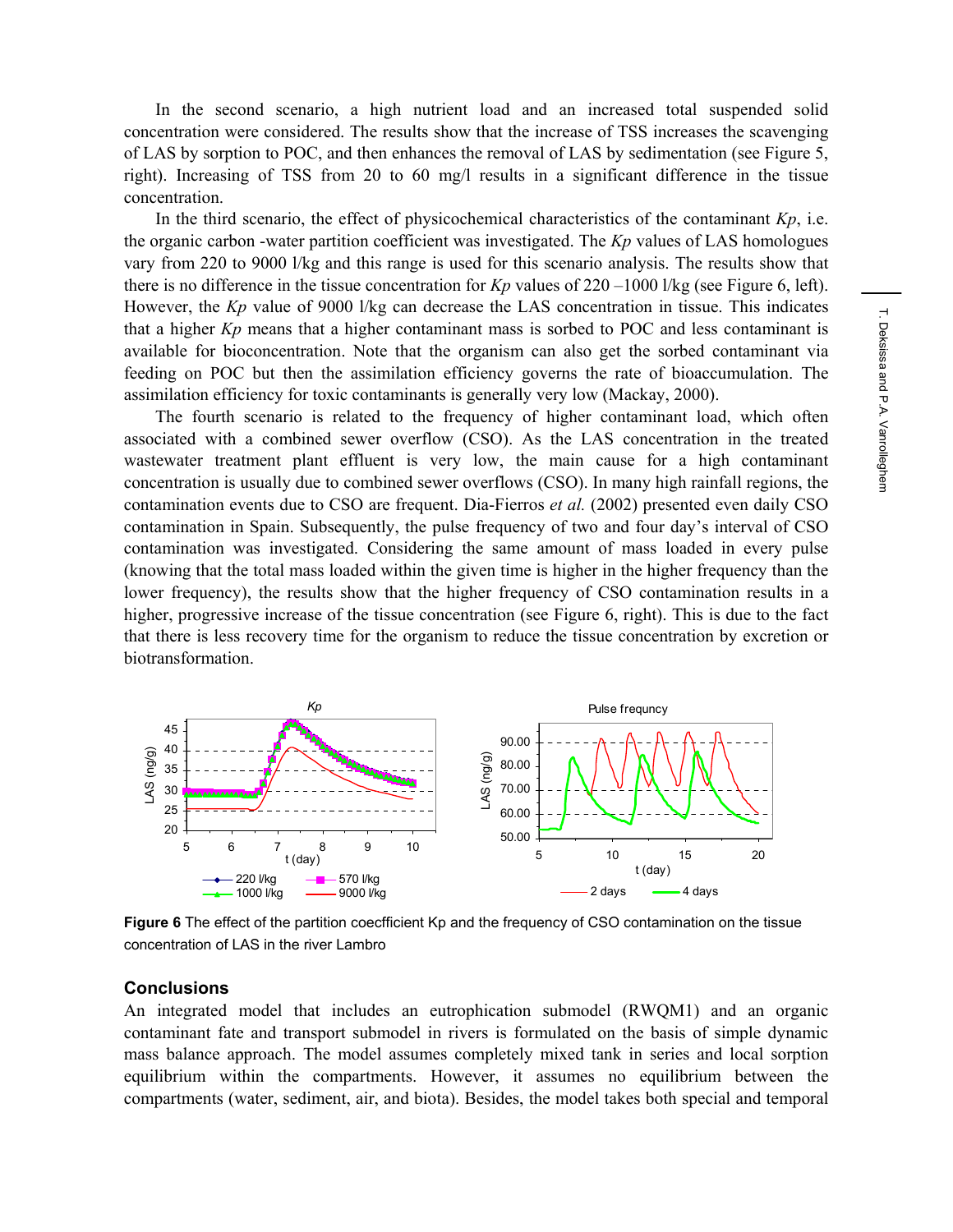variability into account. Based on the case studies and scenario analysis the following general conclusion can be drawn:

- 1. The proposed model comprises a dynamic exposure model and relatively complex eutrophication model, and hence can be very useful for various scenario analyses.
- 2. Linking bioaccumulation submodel with eutrophication and organic contaminant fate submodels gives more valuable information than just a single-issue model because it considers the interaction of different factors.
- 3. As eutrophication can have a dilution effect on contamination, the interaction of nutrient dynamics and contaminant fate and effect should be considered in the exposure assessment.
- 4. The proposed model is sufficiently complex to be applied for short time simulation (daily) of contaminant fate, nutrient cycle and bioaccumulation in the river ecosystem.
- 5. The results of case studies and scenario analysis show the usefulness of the model in integrated river water quality management.

## **Acknowledgements**

The authors thank the Belgium Technical Co-operation (BTC) for the financial support, the Council for Scientific and Industrial Research (CSIR) in South Africa for providing Crocodile River water quality data, and members of the GREAT-ER ECETOC task force (especially Prof. Gandolfi and his team from the University of Milan) for providing the river Lambro water quality data.

## **References**

- Beck M. B. and Reda A. (1994). Identification and application of a dynamic model for operational management of water quality. *Wat. Sci. Tech*. **30** (2) 31-41.
- Brown L. C. and Barnwell T. O. (1987). The enhanced stream water quality model QUAL2E and QUAL2E-UNCAS, Documentation and user manual, EPA-600/3-87/007, US EPA, Athens, GA.
- Burns L. A., and Cline D. M. (1985). *Exposure analysis modelling system: reference manual for EXAMS II*. EPA/600/3-85/038. Environmental Research laboratory, U.S. EPA, Athens, Ga.
- Carbonell G., Ramos C., Pablos M. V., Ortiz J. A., and Tarazona J. V. (2000). A system dynamic model for the assessment of different exposure routes in aquatic ecosystem. *Sci. Total. Environ.* **247**, 107-118.
- Deksissa T., Ashton P. and Vanrolleghem P. A. (2002). *Application of a simple dynamic model for river water quality management: A case study of inorganic nitrogen and TDS in the Crocodile River (South Africa*). In: Proceedings 6<sup>th</sup> international conference on diffuse pollution, September 30- 4 October 2002, Amsterdam, The Netherlands, pp. 650-651.
- Deksissa T., Meirlaen J., Ashton P. J. and Vanrolleghem P. A. (2001). *Simplifying dynamic river water Quality modelling: A case study of inorganic nitrogen dynamics in the Crocodile River (South Africa).* In: Proceedings of IWA conference on water and wastewater management for developing countries. 29 – 31 October, Kuala Lumpur, Malaysia, Vol. 2, 332-339.
- Department of Water Affairs and Forestry (DWAF) (1995). *Water Quality Management Series. Crocodile River Catchment Eastern Transvaal. Water Quality Situation Assessment*. Volumes 1-9. Department of Water Affairs & Forestry, Pretoria.
- Diaz-Fierros F. T., Puerta J., Suarez J. and Diaz-Fierros F. V. (2002). Contaminant loads of CSOs at the wastewater treatment plant of a city in NW Spain. *Urban Water* **4**, 291-299.
- Hickie B. E., Mackay D. and De Koning J. (1999). A residue-based toxicokinetic model for pulse-exposure toxicity in aquatic systems. *Environ. Toxicol. Chem.* **11**, 2622-2633.
- Koelman A. A., Heijde A. V., Knijff L. M. and Aalderink R. H. (2001). Integrated modelling of eutrophication and organic contaminant fate and effect in an aquatic ecosystem. A review. *Water Res.*  **35**, 3517-3536.